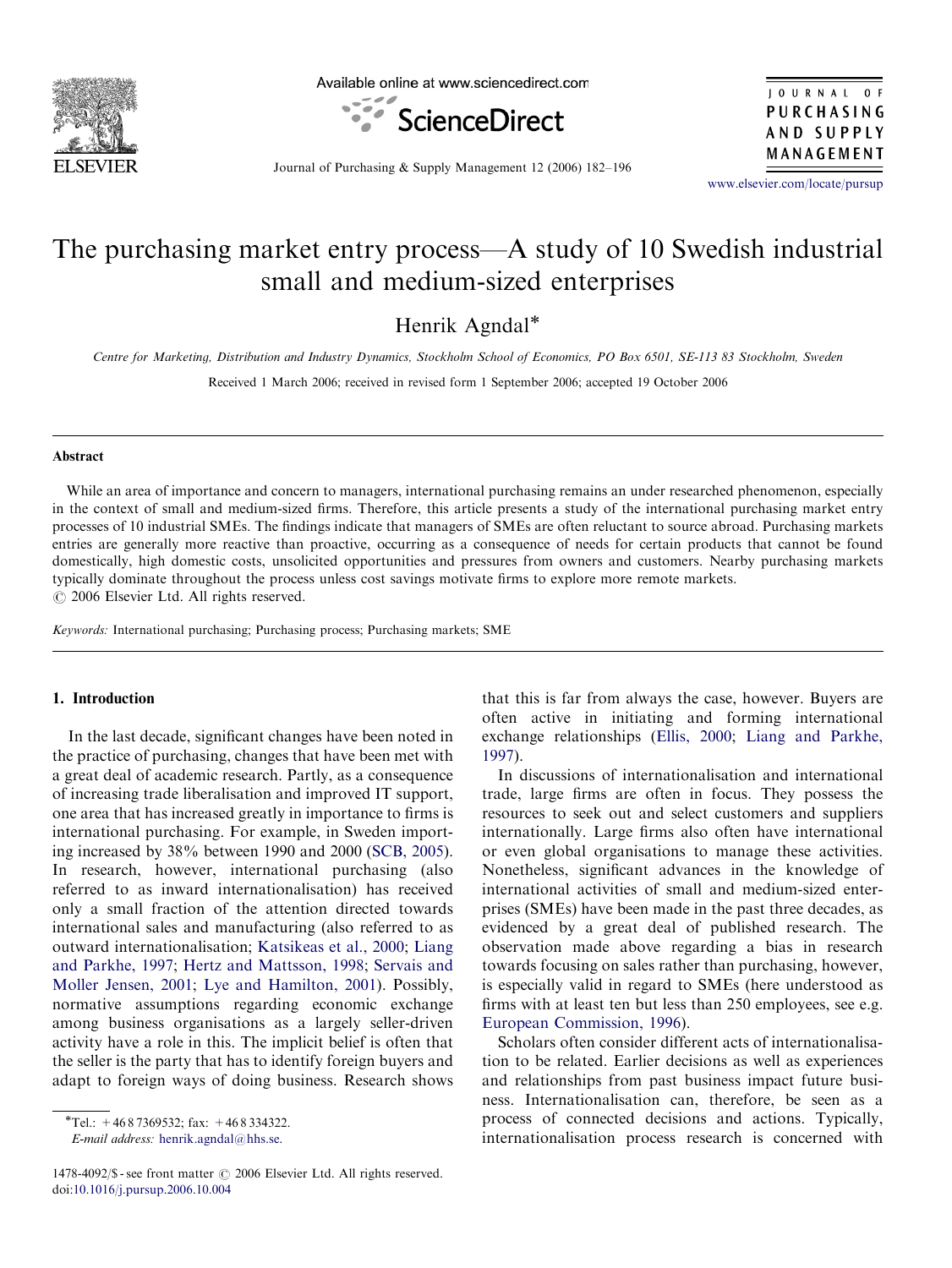trying to establish patterns in which markets are entered over time and how they are entered. It also focuses on finding explanations for these patterns ([Bjorkman and](#page--1-0) [Kock, 1997](#page--1-0)). Internationalisation process research is relatively plentiful, although less so in the case of SMEs ([Coviello and McAuley, 1999\)](#page--1-0). Common to nearly all this research, though, is that it focuses on international sales or international manufacturing. Although observations have been made to the effect that SMEs are increasingly becoming involved in diverse international activities ([Apfelthaler, 2000;](#page--1-0) [Julien, 1996\)](#page--1-0), little is known about SMEs' international purchasing processes [\(Zeng, 2003\)](#page--1-0).

Nonetheless, some insights about SMEs' international purchasing have been made, typically without focusing on processes. Mainly, extant research stresses motives for, problems in, and extent of international purchasing, often with a focus on North American firms ([Servais and Moller](#page--1-0) [Jensen, 2001\)](#page--1-0). For example, [Deng and Wortzel \(1995\)](#page--1-0) studied US importers (although not just SMEs), concluding that geographic location of suppliers mattered little. Rather, price, quality and promptness of delivery were highly rated criteria. There are also some European studies. In a Survey of 139 small Danish importing manufacturers, it was found that international purchasing was widespread, although largely limited to nearby countries [\(Servais and](#page--1-0) [Moller Jensen, 2001](#page--1-0)). Absence of local alternatives prompted firms to buy internationally and it was found that the buying firms were much less likely than in domestic purchasing to be approach by the seller. Along the same lines, in a multiple-case study [Quintens et al. \(2005\)](#page--1-0) found that smaller firms often preferred indirect international purchasing, and were generally reactive. Like [Servais and](#page--1-0) [Moller Jensen \(2001\)](#page--1-0), [Quintens et al. \(2005\)](#page--1-0) also found that SMEs primarily bought from foreign suppliers when there were no domestic alternatives. Similarly, in a study comparing purchasing activities of large and small US firms, [Scully and Fawcett \(1994\)](#page--1-0) found that small firms' foreign purchasing was more likely to be reactive and unplanned. They found that the decision to source internationally was largely a response to a specific opportunity that presented itself or was taken as a specific need arose inside the firm.

Such studies, thus, provide some insights into managerial thinking and practices regarding international purchasing. Extant studies, however, do not generally focus on how international purchasing processes form over time, clearly a poorly developed research area ([Zeng, 2003](#page--1-0); [Quintens et](#page--1-0) [al., 2005\)](#page--1-0), especially where the process of establishing purchasing relationships and entering international purchasing markets is concerned [\(Zeng, 2003;](#page--1-0) [Matthyssens et](#page--1-0) [al., 2003](#page--1-0)). In fact, in the research conducted for this article not a single published article specifically on international purchasing market entry processes of SMEs—i.e. the process of SMEs becoming involved in purchasing on new markets over time—has been encountered. The purpose of this article is to address that gap. More specifically, it aims to explore if patterns in purchasing market entries over time can be identified and, if so, how these patterns can be explained.

Below, insights from outward internationalisation research are discussed as a guide for this study. The subsequent section outlines a research project aimed at investigating the international purchasing market entry process of SMEs, followed by a presentation and discussion of some findings from this project. The final section of the article presents conclusions and discusses some implications and limitations.

#### 2. A review of the literature on SME internationalisation

There is limited research available on SMEs' purchasing internationalisation processes and there would appear to be no frameworks available to explain how and why SMEs select purchasing markets over time. There are, however, reasons to believe that observations regarding outward internationalisation are valid also for the internationalisation of purchasing. For example, in a survey of Australian firms, [Fletcher \(2001\)](#page--1-0) found that most of the factors that predicted, acted as incentives of and impeded outward internationalisation had similar effects on inward internationalisation. [Meyer and Gelbuda \(2006\)](#page--1-0) argue that in the internationalisation process of purchasing, one can expect a process of knowledge accumulation similar to that noted in regard to internationalisation of sales and manufacturing (cf. [Johanson and Vahlne, 1977,](#page--1-0) [1990](#page--1-0)). [Matthyssens et al. \(2003\)](#page--1-0) argue that the two processes are similar and that they might even be interconnected. Since firms are often involved in both international sales and international purchasing, customer relationships may impact supplier relationships and viceversa. If not apparent in the earliest stages of internationalisation, such connections may evolve over time ([Welch and Luostarinen, 1993](#page--1-0)). Especially in smaller firms, the same people might be involved in decisions regarding sales and purchasing, implying that networks and experiences gained pursuing one activity might be utilised in the other. Outward and inward internationalisation can thus be expected to be connected in various ways. Therefore, the body of literature dealing with the former aspect of internationalisation is reviewed to provide useful insights regarding the latter aspect of internationalisation.

## 2.1. The internationalisation process

Internationalisation is a key concept here, implying that international activities should be regarded as something distinct from other activities in a firm. Commonly, international activities are seen as differing from other business activities because of greater physical and psychic distance. Physical distance concerns a variety of factors that impact exchange of products, services and money between countries (see e.g. Hörnell et al., 1973), such as transportation times and costs, time differences, climate